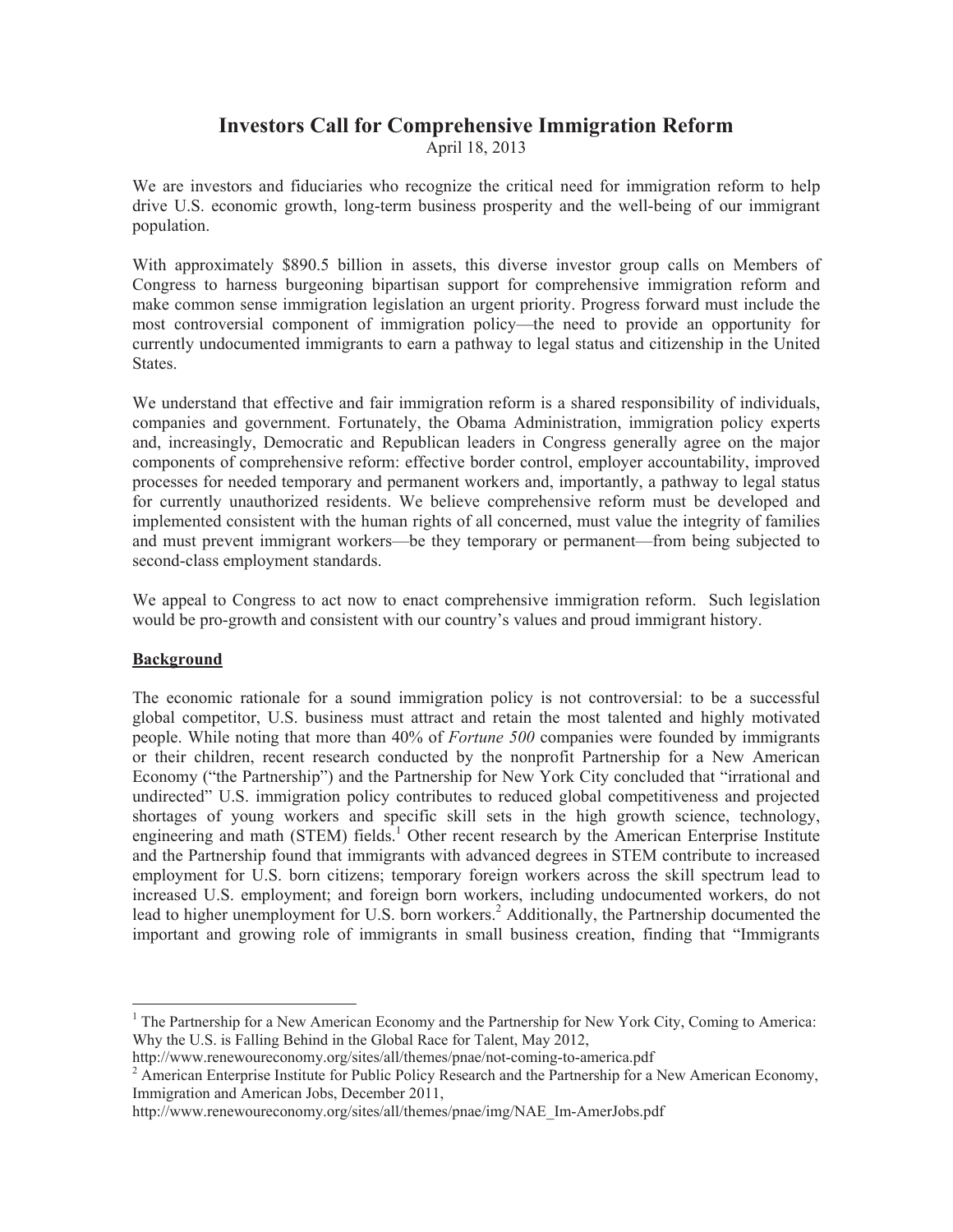started 28 percent of all new U.S. businesses in 2011, despite accounting for just 12.9 percent of the U.S. population." $3$ 

Furthermore, many industries depend on workers who are undocumented immigrants to provide critical labor for their businesses. Based on data from 2008, the Pew Hispanic Center estimated that 8.3 million unauthorized immigrants represented 5.4% of the U.S. labor force.<sup>4</sup> The concentration of undocumented workers in several industries, however, reveals much greater dependence. The estimated share of employment occupied by unauthorized workers was 14% in construction, 13% in agriculture and 10% in leisure and hospitality. In part due to harsh state laws targeting undocumented immigrants, the American Farm Bureau Federation predicted annual produce industry losses of \$5 billion to \$9 billion in 2012 due to labor shortages.<sup>5</sup> In 2011, the state of Georgia experienced a labor shortage crisis first-hand after enacting its own tough immigration law, HB 87, racking up \$140 million in losses as "crops rotted in the fields."

The absence of comprehensive immigration reform has had devastating consequences for generations of immigrants whose motivation for coming to the U.S. is a better life for themselves and their families. Despite their contributions to the economy, some immigrants face significant discrimination and violence, and research has suggested that a disproportionate increase in hate crimes against Latinos (regardless of citizenship) has coincided with the rising intensity of the immigration debate.<sup>7</sup> Today, more than 9 million people living in families that include at least one U.S. born child and one unauthorized adult are vulnerable to immigration policies that could be socially and economically disruptive.<sup>8</sup> Moreover, fear of exposure keeps undocumented workers, who are disproportionately represented in low-wage occupations, especially vulnerable to unscrupulous employers who can violate wage, safety and discrimination laws with impunity. There is no disputing that our businesses need these workers to meet the diverse demands of a thriving economy, but they must be employed in accordance with legal U.S. standards.

Congress should heed the concerns of companies who are speaking out for sensible immigration reform including CEOs who have joined the bipartisan coalition of mayors and business leaders in the Partnership for a New American Economy. Led by Mayor Michael Bloomberg, the Partnership is co-chaired by the CEOs of Boeing, Marriot, Microsoft, News Corporation and Walt Disney.

Co-chair Steven Ballmer, CEO of Microsoft, stated: "Now more than ever the U.S. needs smart immigration policies to build the innovation workforce of the future." As investors, we couldn't agree more.

<sup>&</sup>lt;sup>3</sup> The Partnership for a New American Economy, Open for Business: How immigrants are driving small business creation in the United States, August 2012,

http://www.renewoureconomy.org/sites/all/themes/pnae/openforbusiness.pdf

<sup>&</sup>lt;sup>4</sup> Passel and Cohn, A Portrait of Unauthorized Immigrants in the United States, Pew Research Center, April

<sup>14 2009,</sup> http://www.pewhispanic.org/2009/04/14/a-portrait-of-unauthorized-immigrants-in-the-united-states/ <sup>5</sup> Tony Pugh, Fewer workers cross border, creating U.S. farm labor shortage, McClathchy Newspapers, July 2, 2012.

 $\delta$  Benjamin Powell, The Law of Unintended Consequences: Georgia's Immigration Law Backfires, Forbes, May 17, 2012

<sup>&</sup>lt;sup>7</sup> Cristina Costantini, Anti-Latino Hate Crimes Rise as Immigration Debate Intensifies, *Huffington Post*, December 17, 2011

<sup>&</sup>lt;sup>8</sup> Taylor, Lopez, Passel and Motel, Unauthorized Immigrants: Length of Residency, Patterns of Parenthood, Pew Research Center, December 1, 2011, http://www.pewhispanic.org/2011/12/01/unauthorized-immigrantslength-of-residency-patterns-of-parenthood/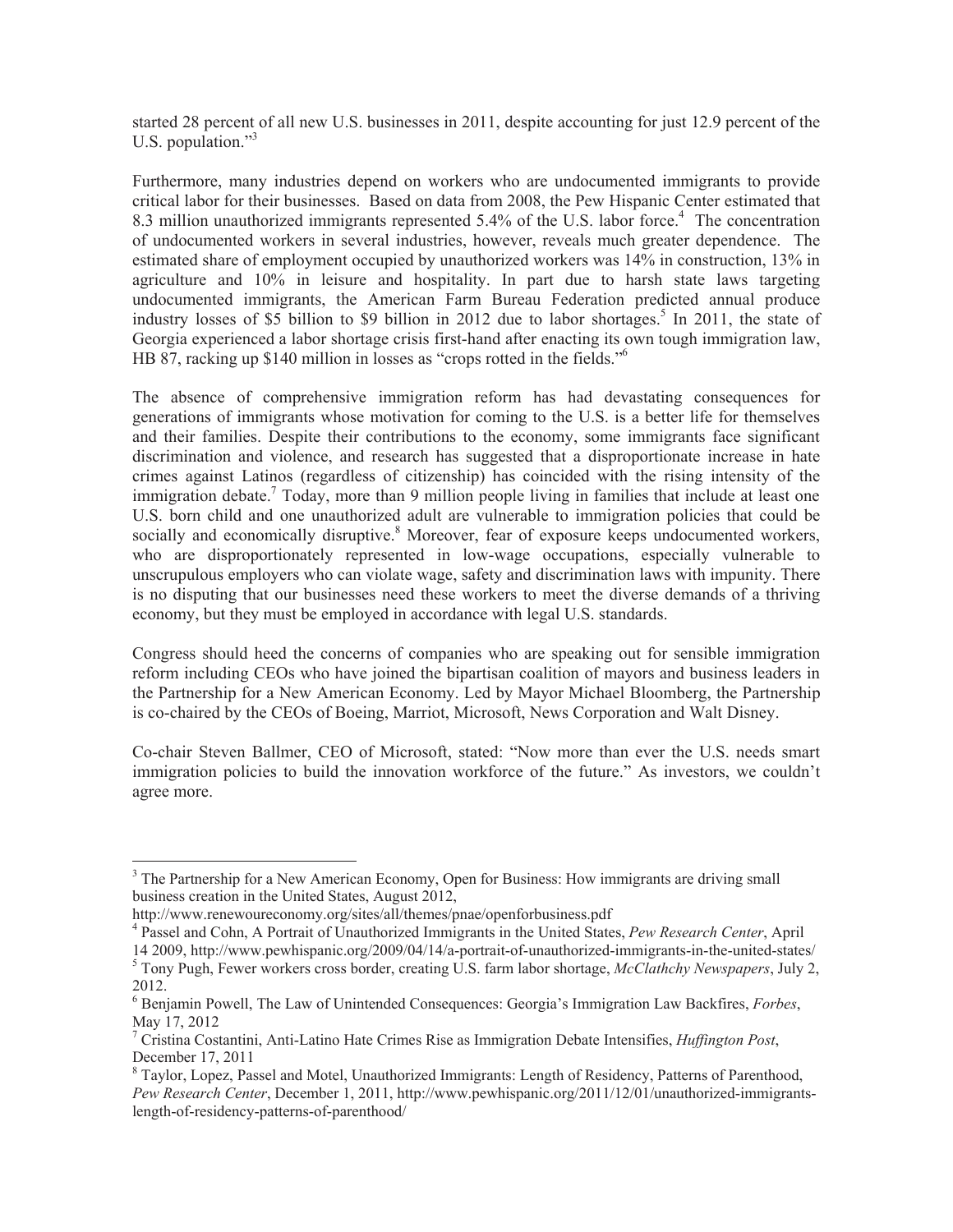$42C2$ 

John C. Liu, Comptroller City of New York

Lamen (ompere

Lauren Compere, Managing Director Boston Common Asset Management, LLC

Susan 5. Makes

Susan S. Makos, Vice President of Social Responsibility Mercy Investment Services, Inc.

my Kay Kenny

Mary Kay Henry, Trustee **SEIU Master Trust** 

 $< \frac{1}{\sqrt{2}}$  $\alpha$ 

Timothy Brennan, Treasurer Unitarian Universalist Association

Bleich

Heidi Soumerai, Managing Director Walden Asset Management

Fiduciaries<sup>9</sup>:

JJ Jelincic, Board Member **CalPERS** 

 $9$  The signatories and their pension fund affiliation is intended solely for identification purposes and does not constitute or imply endorsement by the fund.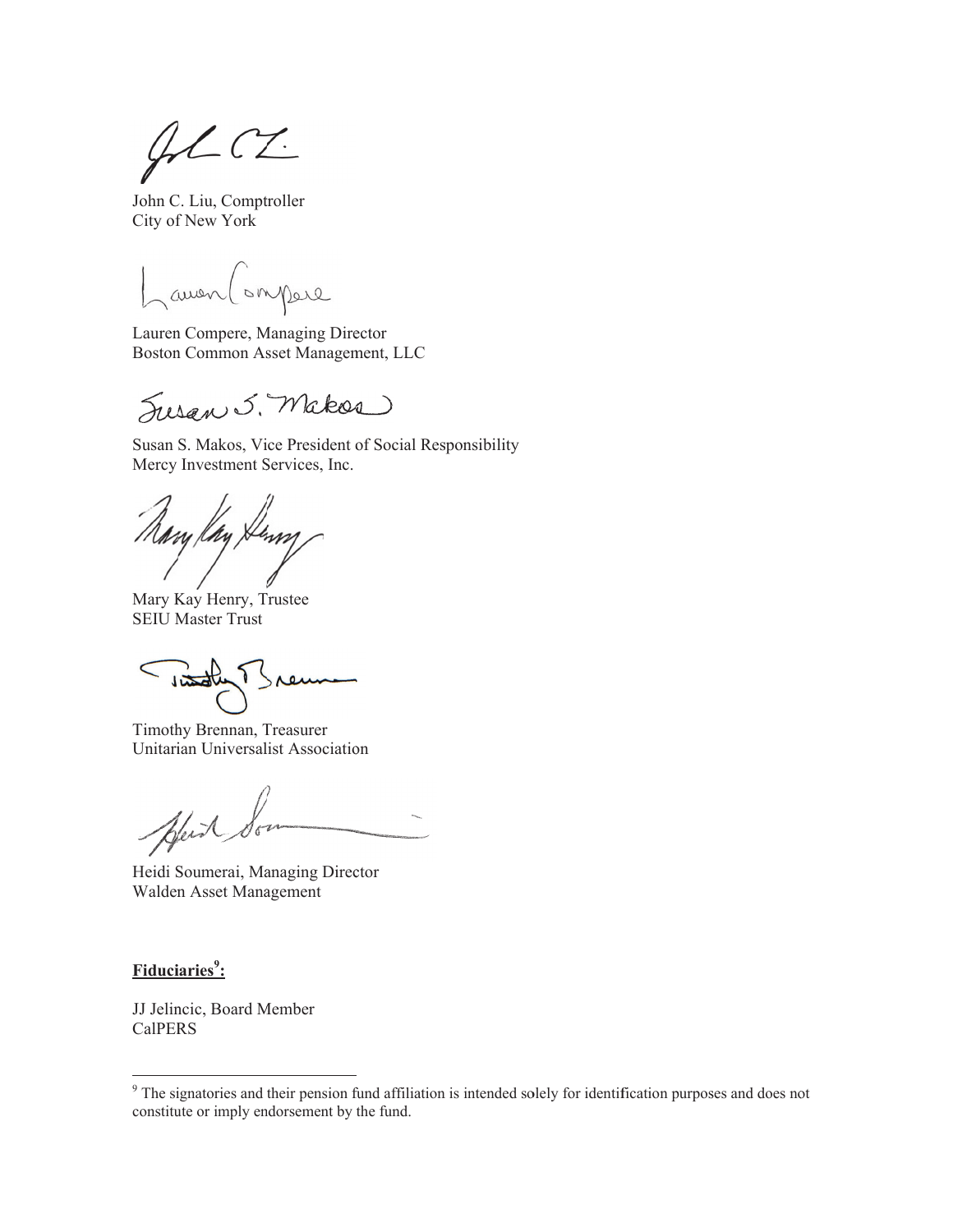Sharon Hendricks **CalSTRS** 

Jay C. Rehak Chicago Teachers Pension Fund

Mitch Vogel **IL SURS** 

Rod Bashir Illinois State Board of Investment

Elizabeth Greenwood, City Commissioner Los Angeles City Employees Retirement System (LACERS)

Marvin Adams, Trustee Los Angeles County Employees Retirement Association (LACERA)

Yves Chery, Trustee Los Angeles County Employees Retirement Association (LACERA)

Vivian Gray, Trustee Los Angeles County Employees Retirement Association (LACERA)

David Green, Trustee Los Angeles County Employees Retirement Association (LACERA)

Herman Santos, Trustee Los Angeles County Employees Retirement Association (LACERA)

Nancy K. Kopp, Maryland State Treasurer

Kathy O'Neil, Trustee Sacramento County Employees Retirement System

Eyna Canales Zarate **TexPERS** 

## **Investors:**

Louis Martin, Consultant for Socially Responsible Investing The Adrian Dominican Sisters

Edward Gerardo, Director, Community Commitment and Social Investments Bon Secours Health System, Inc.

Ruth Wernig, Chief Investment Officer The California Endowment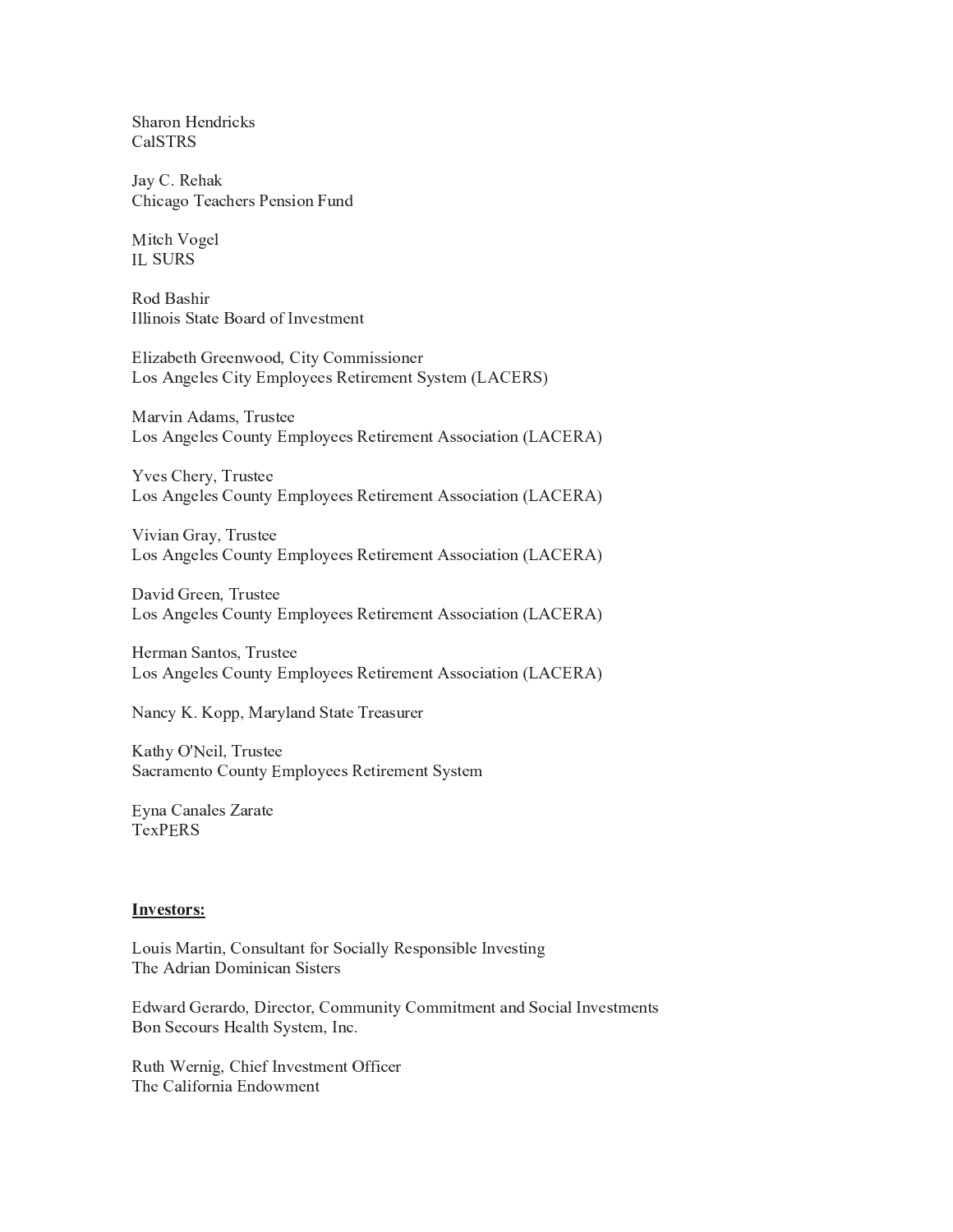Bennett Freeman, Senior Vice President, Sustainability Research and Policy Calvert Investments

Sr. Kathleen Coll, SSJ, Administrator, Shareholder Advocacy Catholic Health East

Colleen Scanlon, RN, JD, Senior Vice President, Advocacy Catholic Health Initiatives

Susan S. Makos, SRI Advisor Catholic Health Partners

Stephen Viederman, Finance Chair **Christopher Reynolds Foundation** 

Steve Mason, Director of Socially Responsible Investing Activities Church of the Brethren Benefit Trust

John DeSantis, President Civic Capital Group LLC

Shelley Alpern, Director of Social Research & Advocacy Clean Yield Asset Management

Rev. Bruce Southworth, Senior Minister The Community Church of New York Unitarian Universalist

Michael J. Hoolahan, CP, Treasurer Congregation of the Passion, Holy Cross Province

Susan Vickers, RSM, VP Community Health Dignity Health

Sister Margaret Diener, OP, Chair Socially Responsible Investment Committee Dominican Sisters of San Rafael

Steve Zielinski, SRI Consultant Dominican Sisters of Springfield, IL; Sisters of the Presentation - Aberdeen, SD; and Diocese of Springfield, IL

The Endowment Committee of the Paulist Center, Boston

Jeffery W. Perkins, Executive Director Friends Fiduciary Corporation

Victor De Luca, President Jessie Smith Noyes Foundation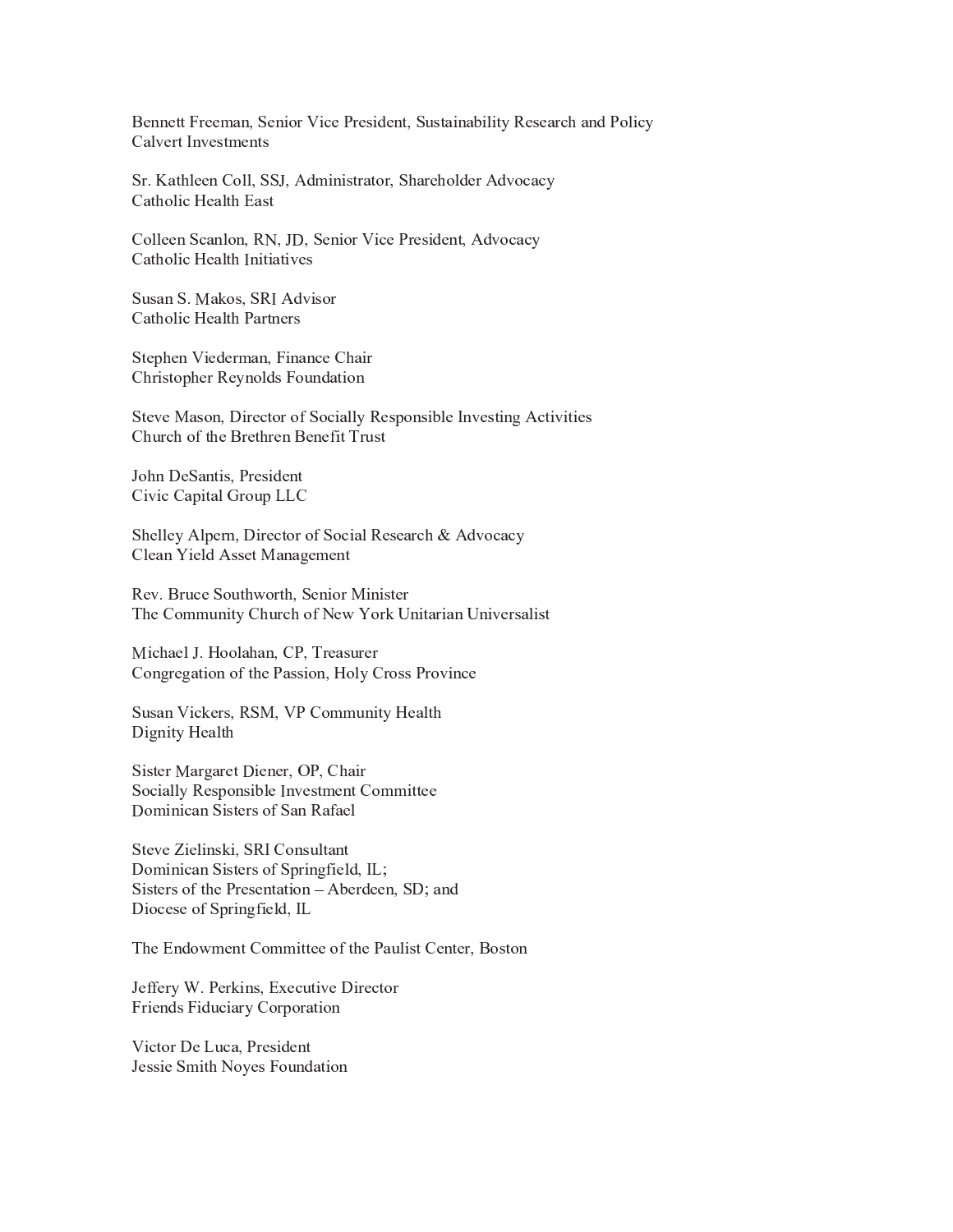Mary Ellen Gondeck Justice Team of the Congregation of St. Joseph

Laborers' International Union of North America (LiUNA!)

Jack M. Marco, Chairman The Marco Consulting Group

Cathy Rowan, Corporate Responsibility Coordinator Maryknoll Sisters

Rev. Michael H. Crosby, OFMCap. Midwest Capuchin Franciscans

Barbara Jennings, CSJ Midwest Coalition for Responsible Investment

Fr. Seamus Finn, OMI, Director Missionary Oblates Justice, Peace and Integrity of Creation Office

Sister John Christopher Langford, M.S.B.T., General Treasurer Missionary Servants of the Most Blessed Trinity

Michael Kramer, Managing Partner Natural Investments

Julie N.W. Goodridge, CEO NorthStar Asset Management, Inc.

Judy Byron, OP, Director Northwest Coalition for Responsible Investment

Jerome L. Dodson, President Parnassus Investments

Catherine Cartier, President Progressive Asset Management

Racine Dominican Socially Responsible Investment Committee

S. Ruth Kuhn, SC, Coordinator Region VI Coalition for Responsible Investment

Religious of the Sacred Heart of Mary, Western American Province

Ethel Howley, SSND, Social Responsibility Resource Person School Sisters of Notre Dame Cooperative Investment Fund

Martin Eakes, CEO Self Help Federal Credit Union